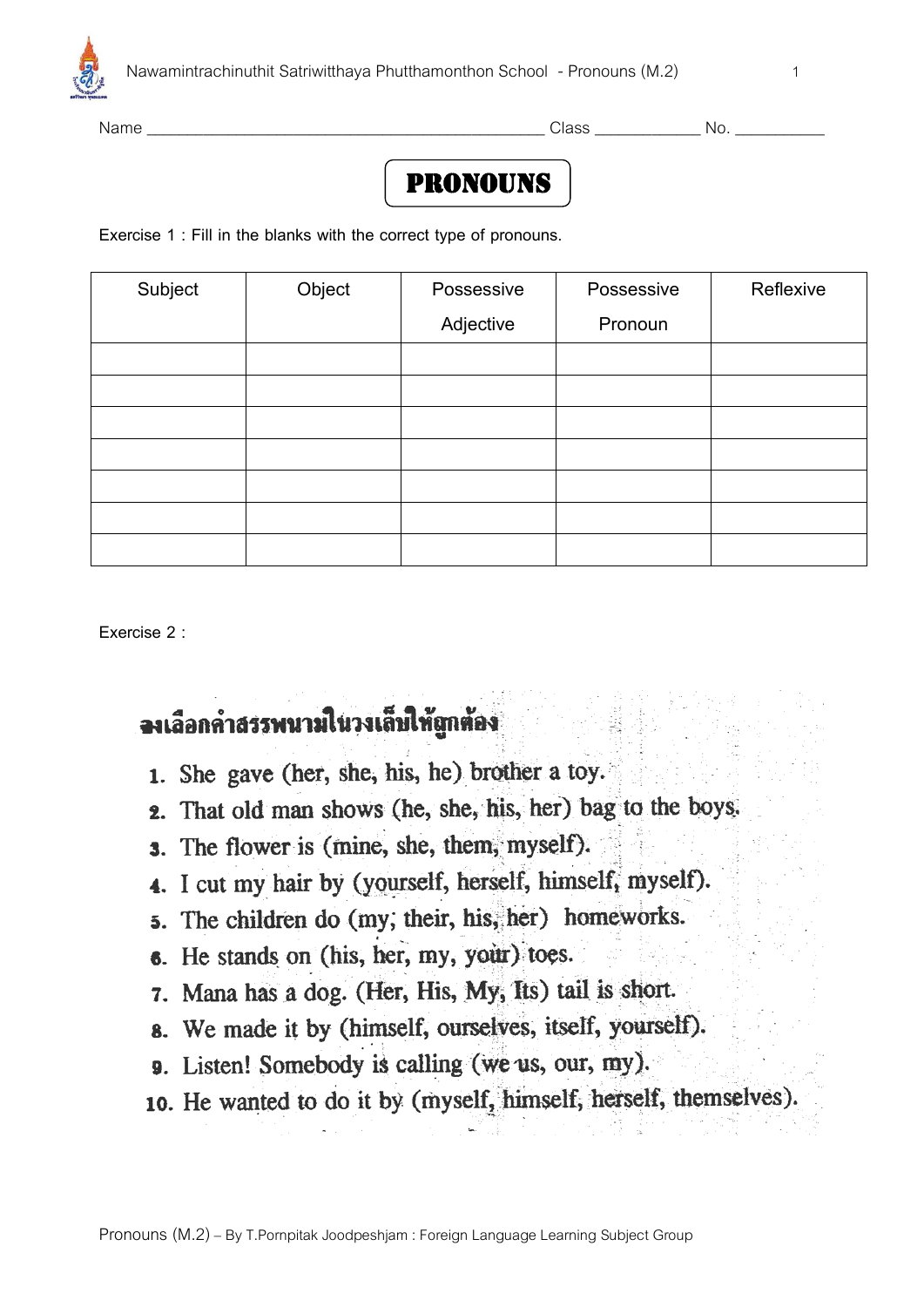**Exercise 3 :**

# Write the correct form of the pronoun instead of the underlined noun. (จงเชียนคำสรรพนามแทนที่คำนามที่ชีดเส้นใต้ให้ถูกต้อง)

**Example :** He and his brothers will stay home.

He and they will stay home.

- 1. She or her friends want to go to the cinema.
- 2. I don't know him or his friends.
- 3. Between my sister and me, we have no secret.
- 4. The teacher or his wife will go to Australia next week.

しょうしょう しょうしょう しょうしょう あたし スーパー・シーン

- 5. We always play with John or his sister.
- 6. Tina and I live in a small village.
- 7. Do you love me or that girl?
- 8. The dog and the children play in the field.
- 9. The teacher always looks at Somsak.
- 10. Suda receives a letter from Suwit every month.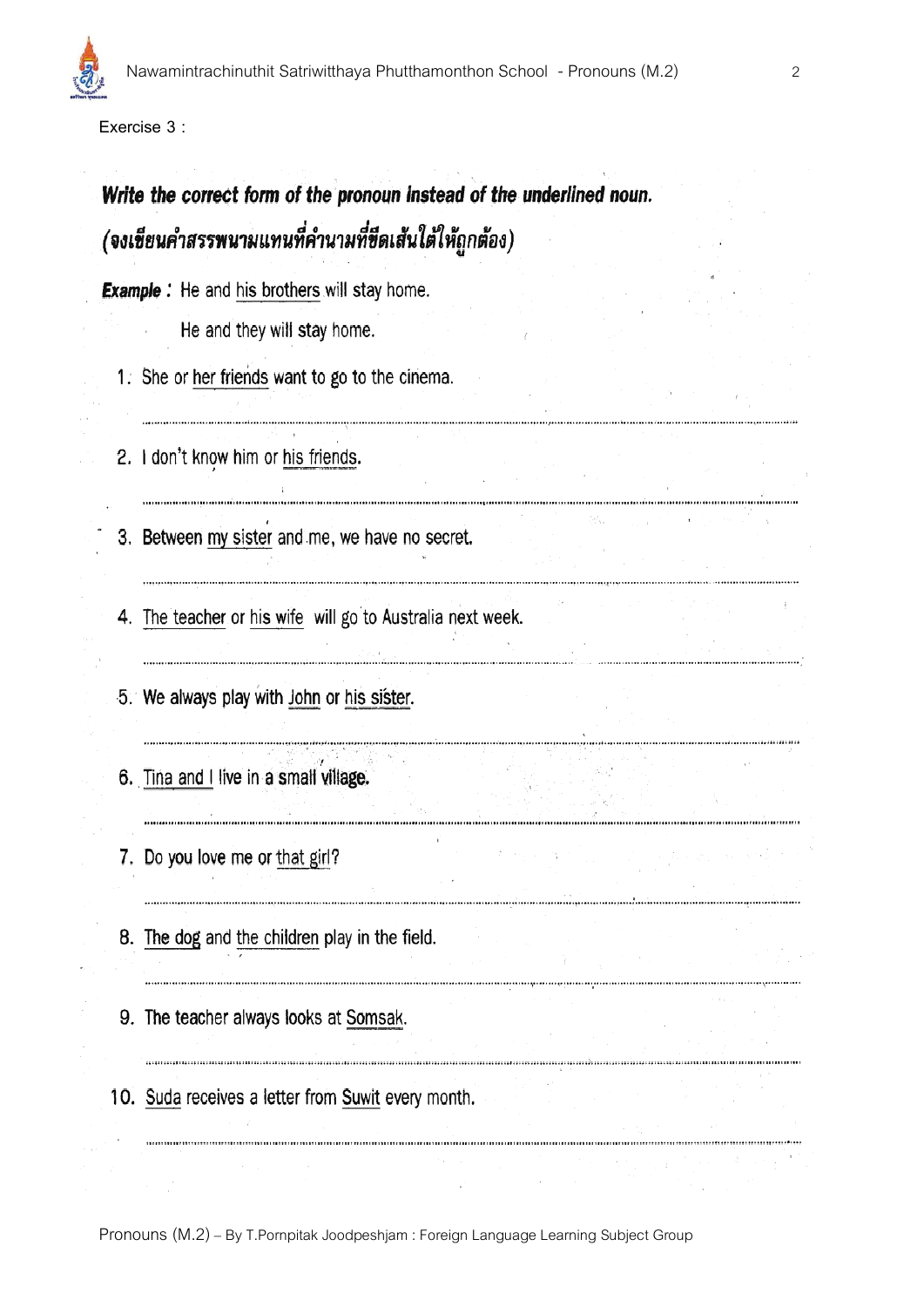

Exercise 4 :

### จงใช้คำสรรพนามแทนคำนามที่เป็นตัวหนาให้ถูกต้อง

- 1. Mary is a cook.
- 2. These farmers are working.
- 3. The boy can read a book.
- 4. A fish is in a dish.
- 5. My mother and I want some beef.
- 6. Some students give Pam a new pair shoes.
- 7. I like a blue shirt.
- 8. The women are hungry.
- 9. I saw Dara and Ann at the train station.
- 10. They take Narong to the hospital.

ตอบข้อ 1 - 10